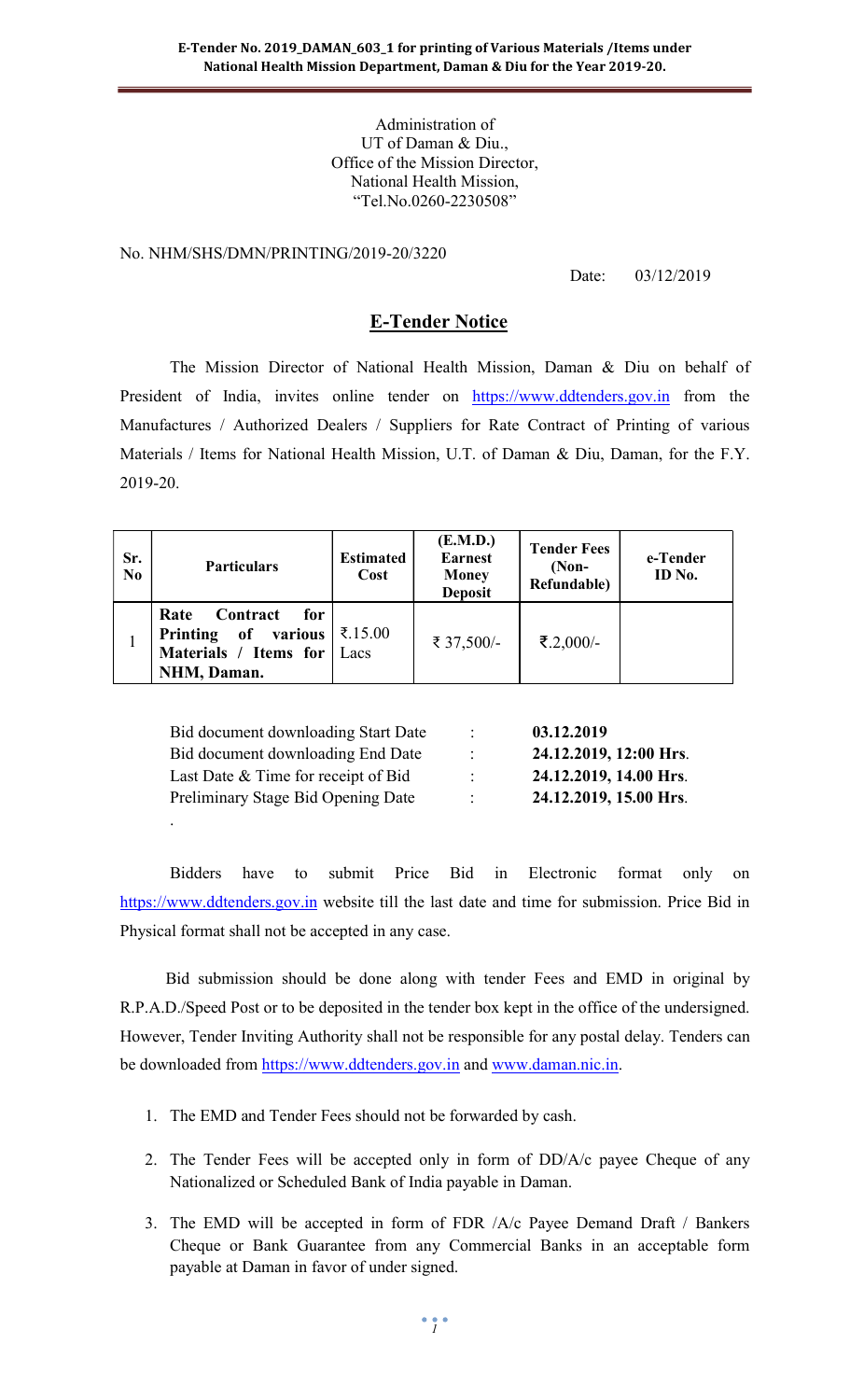The tender inviting authority reserves the right to accept, cancel or reject any or all the

tender to be received without assigning any reasons thereof. Bidders shall have to post their queries on E-Mail address: dpodaman@gmail.com.

In case bidder needs any clarification or if training required for participating in online tender,

they can contact the following office.

Note- Bidders are requested to kindly mention the URL of the Portal and Tender Id in the subject while emailing any issue along with the Contact details. For any issues/ clarifications relating to the tender(s) published kindly contact the respective Tender Inviting Authority.

Tel : 0120-4200462, 0120-4001002, 0120-4001005, 0120-6277787.

E-Mail : support-eproc[at]nic[dot]in

> Mission Director National Health Mission, UT of Daman & Diu, "Tel.No.0260-2230508 0260-2230470" email ID : md-dd-nrhm@nic.in

Copy to :-

- 1) Field Publicity Officer, Daman for wide publicity in 3 local News papers.
- 2) NIC, Daman & Diu with a request to publish in Website.
- 3) Accounts Section, NHM, Daman for information.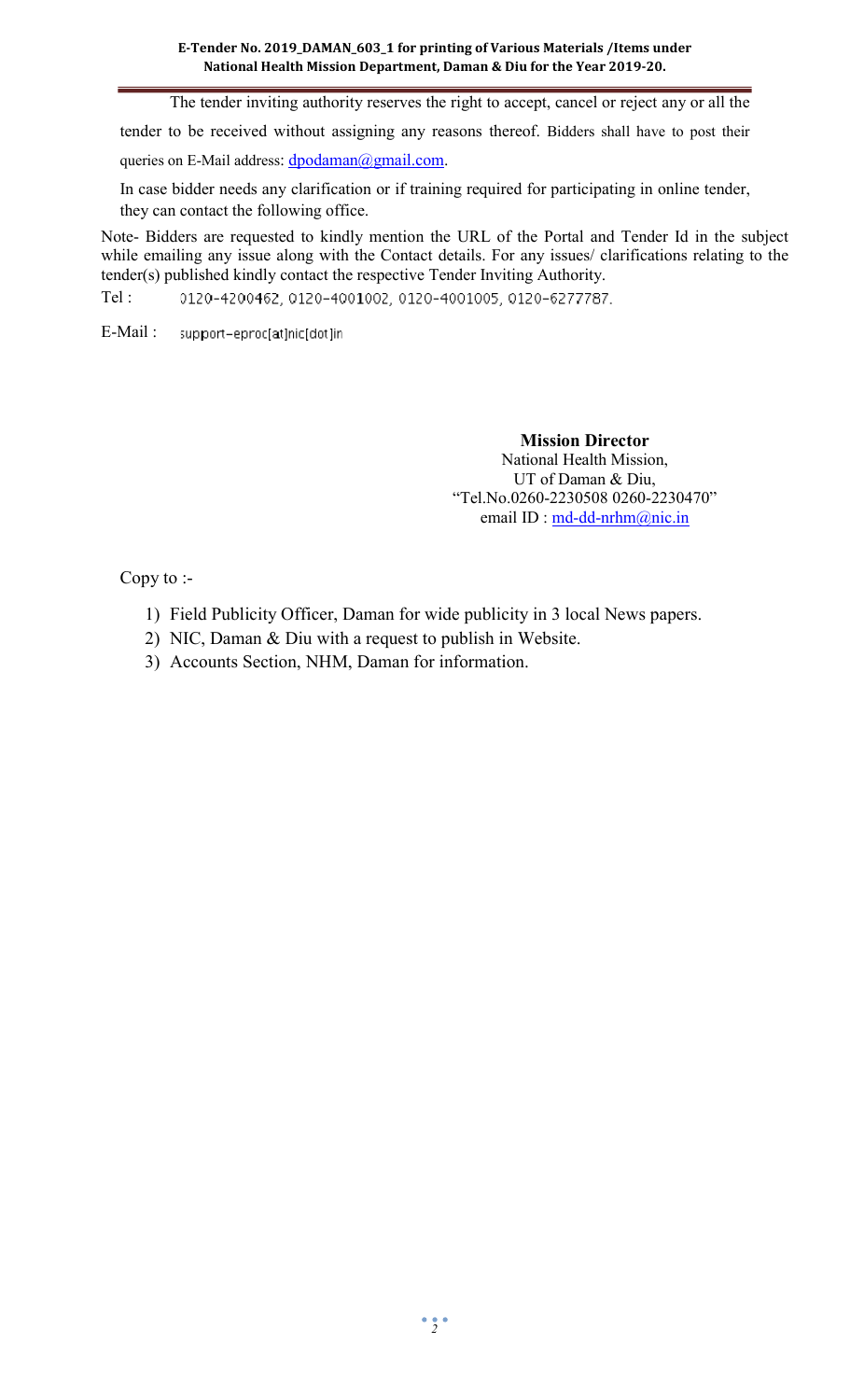#### U.T. ADMINISTRATION OF DAMAN & DIU, OFFICE OF THE MISSION DIRECTOR, NATIONAL HEALTH MISSION, DAMAN

Terms and Conditions for the "Rate Contract for Printing of Various Materials / Items for NHM, Daman."

### Instructions to Bidders :

- 1) All Tender Documents can be downloaded free from the website https://www.ddtenders.gov.in
- 2) All bids should be submitted online on the website https://www.ddtenders.gov.in
- 3) The user can get a copy of instructions to online participation from the website https://www.ddtenders.gov.in
- 4) The suppliers should register on the website through the "New Supplier" link provided at the home page, the registration on the site should not be taken as registration or empanelment or any other form of registration with the tendering authority.
- 5) The application for training and issue of digital signature certificates should be made at least 72 hours in advance to the due date and time of tender submission.
- 6) For all queries regarding tender specifications and any other clauses included in the tender document should be addressed to personnel in tendering office address provided below:

The Mission Director National Health Mission, Primary Health Centre, Moti Daman, Daman - 396220. Tel: 0260-2230508 0260-2230470.

- 9) All documents scanned/attached should be legible / readable. A hard copy of the same may be send which the department will be use if required. Uploading the required documents in https://www.ddtenders.gov.in is essential.
- 10) The Bidder has to give compliance for each quoted product for any false / misleading statement in compliance found any time during the procurement process, the bid shall be out rightly rejected & EMD shall be forfeited.

#### Keydates:

| Bid document downloading Start Date | ٠         | 03.12.2019             |
|-------------------------------------|-----------|------------------------|
| Bid document downloading End Date   | ٠         | 24.12.2019, 12:00 Hrs. |
| Last Date & Time for receipt of Bid | $\bullet$ | 24.12.2019, 14.00 Hrs. |
| Preliminary Stage Bid Opening Date  | $\cdot$   | 24.12.2019, 15.00 Hrs. |

 The Tenders shall be submitted in two-bid system, wherein the Technical bid and Commercial Bid is to be filled online https://www.ddtenders.gov.in and the EMD and Tender Fee has to be submitted in Tender Box along with a covering letter. The envelope should be super scribing as "e-Tender - Sealed Cover of Bid for: Rate Contract for Printing of Various Materials / Items for NHM, Daman."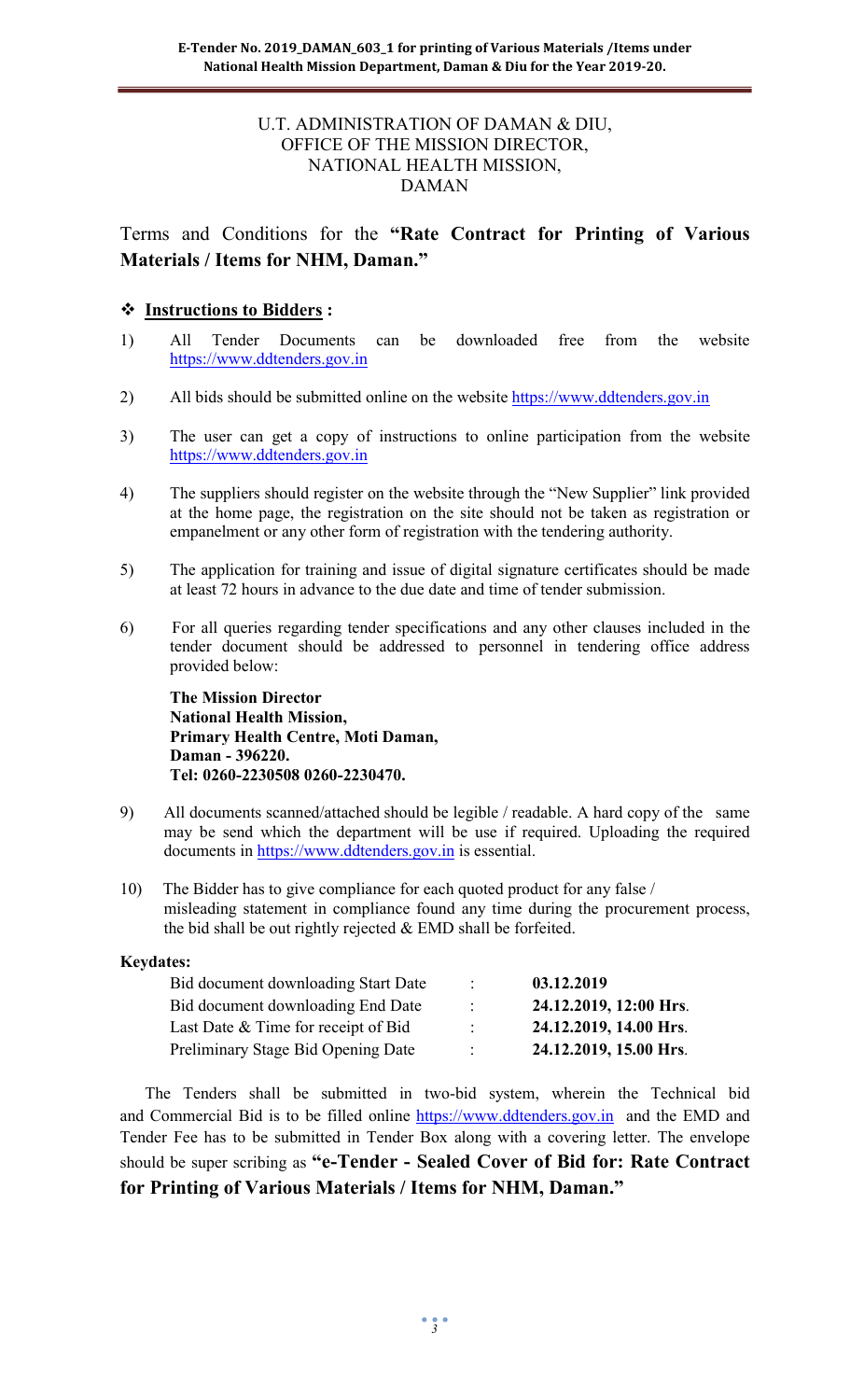#### The EMD and Tender Fees should be enclosed with BID only.

#### Tender Fees (Non Refundable) ₹.2,000/- :

- a. The Tender Fees should not be forwarded by cash.
- b. The Tender Fees (Non Refundable) will be accepted only in form of DD/A/c payee in favor of The Mission Director of National Health Mission, Daman from any Nationalized or Scheduled Bank of India payable in Daman.
- c. All tenders must be accompanied by Tender fees as specified in schedule otherwise tender will be rejected.

### Earnest Money Deposit ₹.37,500/- :

- a. All tenders must be accompanied by EMD as specified in schedule otherwise tender will be rejected.
- b. The manufacturing units who are placed in Daman are exempted for Earnest Money Deposit. For getting exemption, tenderers have to furnish valid and certified documents along with the tender, otherwise tender will be rejected.
- c. Any firm desires to consider exemption from payment of Earnest Money Deposit, valid and certified copies of its Registration with D.G.S. & D. should be attached to their tenders.
- d. EMD can be paid in either of the form of following:
	- i. A/c Payee Demand Draft
	- ii. Fixed Deposit Receipts
	- iii. Bank Guarantee

In favor of The Mission Director of National Health Mission, Daman from any Nationalized or Scheduled Bank authorized by RBI to undertake Government Business.

- e. EMD should be valid upto 12 (Twelve Months) from the date of its issuance.
- f. EMD in any other forms will not be accepted.
- g. EMD/Security Deposit shall be liable to be forfeited in following circumstances:
	- i. Tender is rejected due to failure of supply the requisite documents in proper format or giving any misleading statement or submission of false affidavit or fabricated documents.
	- ii. In case, the contractor does not execute the supply order placed with him within stipulated time, the EMD of the contractor will be forfeited to the Government and the contract for the supply shall terminated with no further liabilities on either party to the contract.
	- iii. Tenderer fails to replace the goods declared to be not of standard quality or not conforming to acceptable standards or found to be decayed/spoilt.
- h. The amount of Earnest Money paid by the tenderer(s) whose tenders are not accepted will be refunded to them by Demand Draft (as may be convenient to the Tender Inviting Officer if the amount is above Rs. 200/-) drawn on any Nationalized or Scheduled Bank payable at Daman. Where this mode of payment is not possible the amount will be refunded at the cost of the tenderer.
- i. Only on satisfactory completion of the supply order for and on payment of all bills of the contractor, as to be admitted for payment, the amount of Security Deposit/Earnest Money will be refunded after expiry of guarantee/warranty period, if any, or any such date/period as may be mutually agreed upon.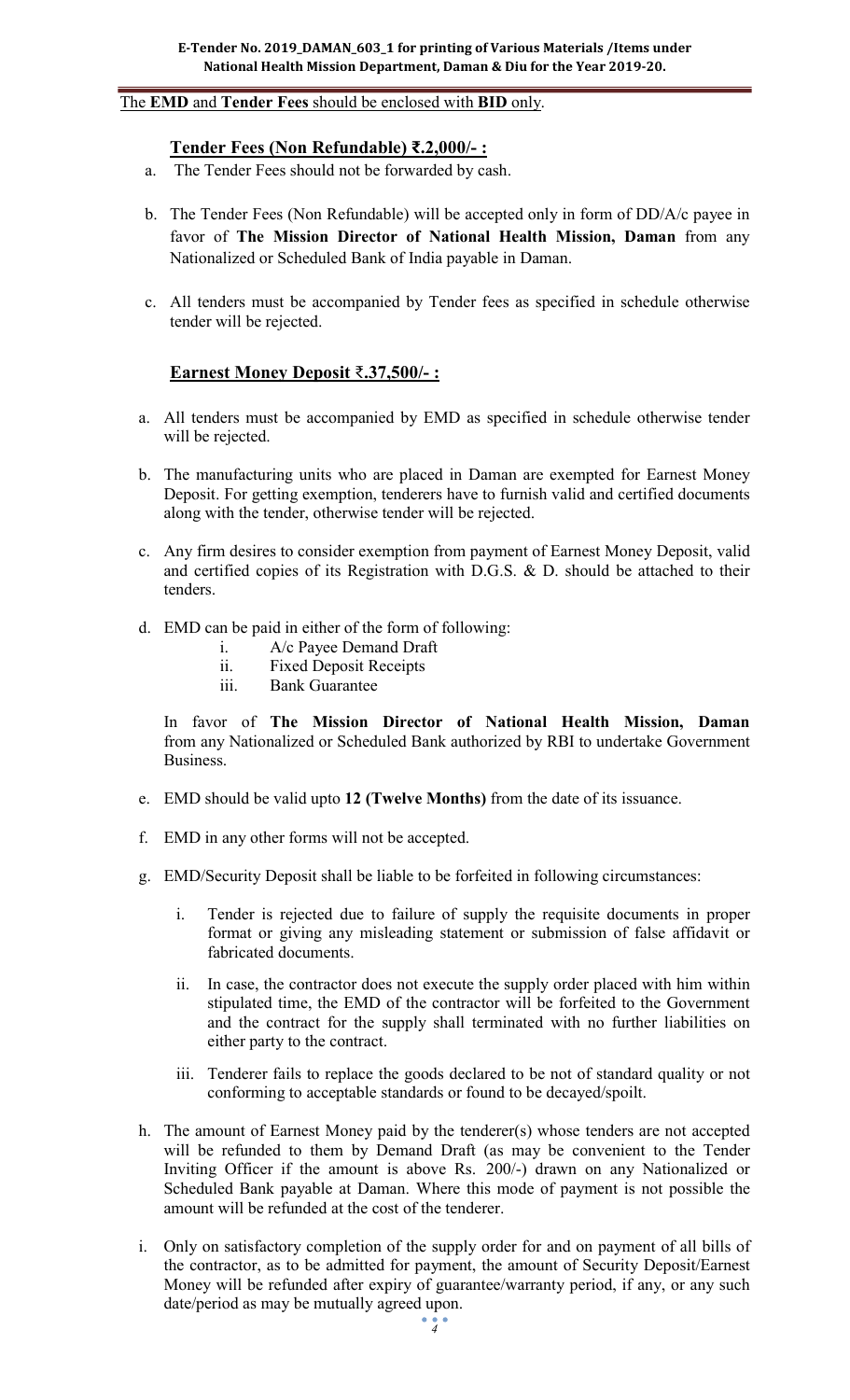- j. In case of failure to supply the store, materials etc. ordered for, as per conditions and within the stipulated time, the name articles will be obtained from the tenderer who offered next higher rates or from any other sources, as may be decided by the tender inviting Officer and the loss to the Government on account of such purchases(s) shall be recovered from the former contractor Security Deposit/Earnest Money or bills payable. The contractor shall have no right to dispute with such procedure.
- k. The Earnest Money(s) paid by the tender(s) earlier against any tender(s) or supply order(s) is not adjustable with Earnest Money required by these conditions.

### Security Deposit: (SD)

- a. The successful tenderer will have to pay within 10 days from the date of demand, an amount equal to 10% of the total value of articles, which may be ordered, as the amount of security deposit.
- b. Non receipt of Security Deposit within stipulated time will result in automatic cancellation of the order for supply without any intimation.
- c. However in case if any articles are received for which the Security Deposit may not have been deposited, the full Security Deposit as may be due from the contractor will be recovered from the bill(s) for such articles.
- d. The Security Deposit(s) paid by the tender(s) earlier against any tender(s) or supply order(s) is not adjustable with Security Deposit required by these conditions.
- e. In case of failure to replace the accepted and rejected articles from the supplies made, as mentioned in the conditions the loss undergone by the Government will be recovered from the contractor Security Deposit or payment due of any bill(s) to the extend required.
- f. The tender inviting officer will consider extension of time for remitting the Security Deposit as demanded. However, in case of denial to consider such extension the contractor is bound to abide by the limit given and liable to make good for the loss made to the Government on account of his failure to abide by the time limit.

#### Conditions of Contract :

#### 1. ACCEPTANCE OF TENDER:

- a. The tender is liable for rejection due to any of the reasons mentioned below:
	- i. Non-Submission of tender within stipulated time online.
	- ii. Submission of tender physically in the Office but not submitted online on https://www.ddtenders.gov.in
	- iii. Tender is unsigned or not initialed on each page or with unauthenticated corrections.
	- iv. Non-payment of Earnest Money Deposit (if not exempted).
	- v. Non-Submission of required documents as mentioned in schedule.
	- vi. Conditional/vague offers.
	- vii. Unsatisfactory past performance of the tenderer.
	- viii. Items with major changes/deviations in specifications/ standard/ grade/ packing/ quality offered.
	- ix. Offering an accessory optional even though required to operate the instrument.
	- x. Submission of misleading/contradictory/false statement or information and fabricated/ invalid documents.
	- xi. Tenders not filled up properly.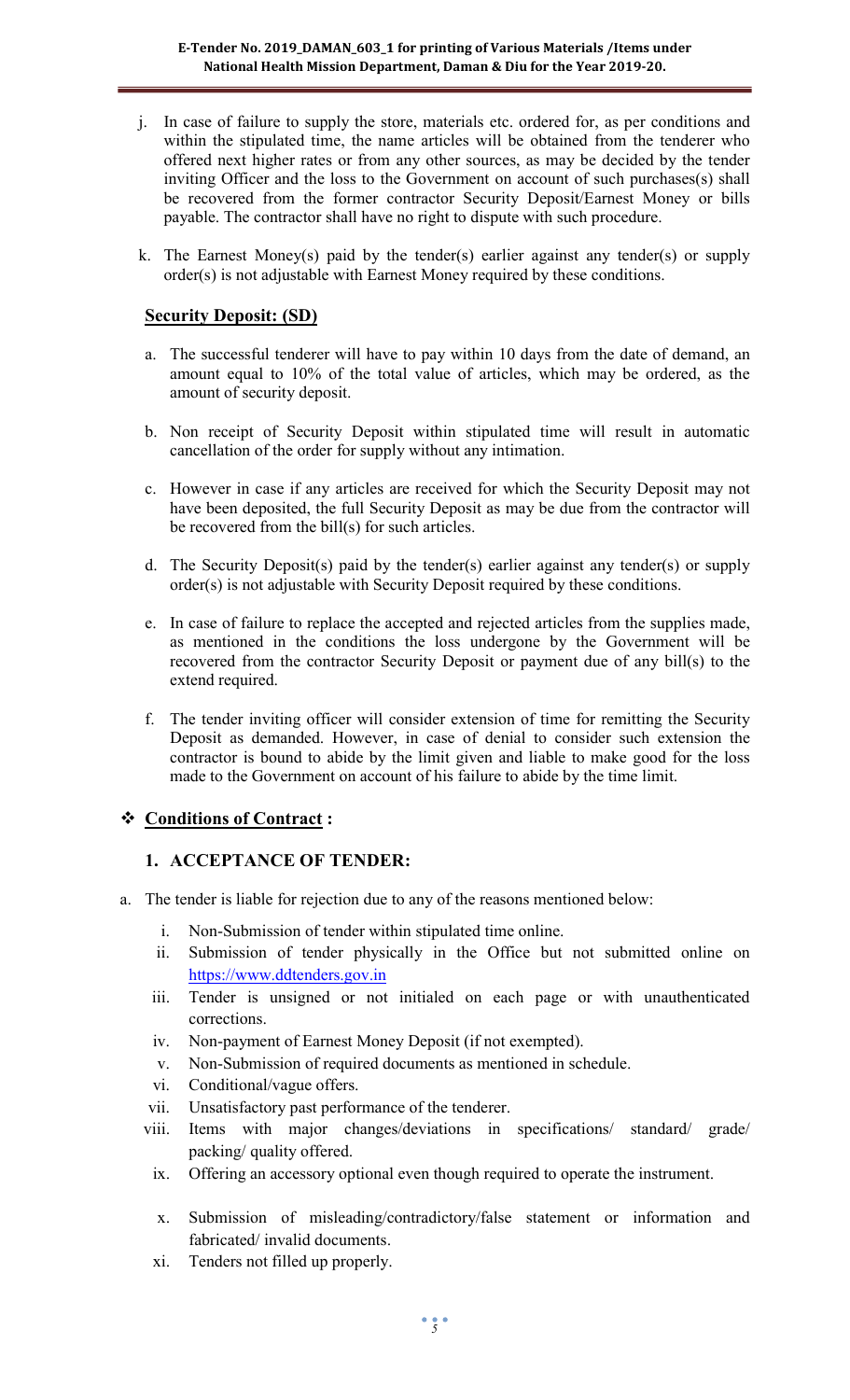- b. Any discount which the bidder wants to give has to be considered and total final bid amount has to be mentioned clearly in the price bid form on https://www.ddtenders.gov.in
- c. Discount offered after price bid opening will not be considered.
- d. The consolidated rates entered in the online website will be taken in to account for preparing price statements. However the tender which is found technically acceptable as well as lowest in terms of evaluated rates only be considered for placing the order.
- e. The Mission Director, National Health Mission may seek any clarifications / explanation / documentary evidence related to offer at any stage from tenderers if required.
- f. The rate should be quoted in the prescribed form given by the department; the rate should be valid up to One Year from the date of the award of tender.
- g. All/Taxes/Duties/Royalties Charges payable on the sales/transport etc. within and/or outside the state shall be payable by the supplier.
- h. The decision of the Tender Inviting Officer for acceptance/rejection of any articles supplied including the decision for equivalent specifications, standard and quality etc. of articles shall be final.
- i. The right to accept or reject without assigning any reasons or all tenders in part or whole is reserved with the Tender Inviting Officer and his decision(s) on all matters relating to acceptance or rejection of the tenders as a whole or in part will be final and binding to all.
- j. Separate agreement will be required to be signed by the successful tender(s) for the purpose of this Rate contract for Printing/Supply/Installation of IEC Materials / Items including labour cost. Rates tendered/offered in response to the concerned Tender Notice shall be considered as acceptance of all above terms and conditions for supply for all legal purpose.
- k. The rate(s) quoted should be strictly for free delivery at FOR Govt Hospital Moti Daman / CHC, Moti Daman and will be valid and operative for supply orders issued within one year from the date of invitation of tenders.
- l. The department shall not take any responsibility of unloading the goods; the successful bidder has to make arrangements for unloading at the site.
- m. Bidder / its sister concerns / companies where its Promoters / Directors either directly or indirectly are involved, should not have ever been blacklisted in tender / supplies by any state/Central Govt . Bidder should submit affidavit in this regard. The bidder should provide accurate information of litigation or arbitration resulting from contracts completed or under execution by him over the last ten years. False affidavit would lead to blacklisting and termination of the contract at any stage. In such cases all the losses that will arise out of this issue will be recovered from the Tenderer / Contractor and he will not have any defence for the same. In case of bidder / principal is involved / penalized under any investigation of CVC or any State/Central Govt. Commission in relation to the similar work project issue; the bid will be out rightly rejected.
- n. The tendered quantity is tentative and the actual purchase can be 20% Less or More than the quantity put to tender for all items and the tenderer is bond to supply such requirement without any demur.
- o. The bidder quoting the bid should be within the radius of 50 Kms of UT of Daman & Diu.

#### p. The tenderer should attached scanned copies of :

- 1. License in field of supply.
- 2. PAN No.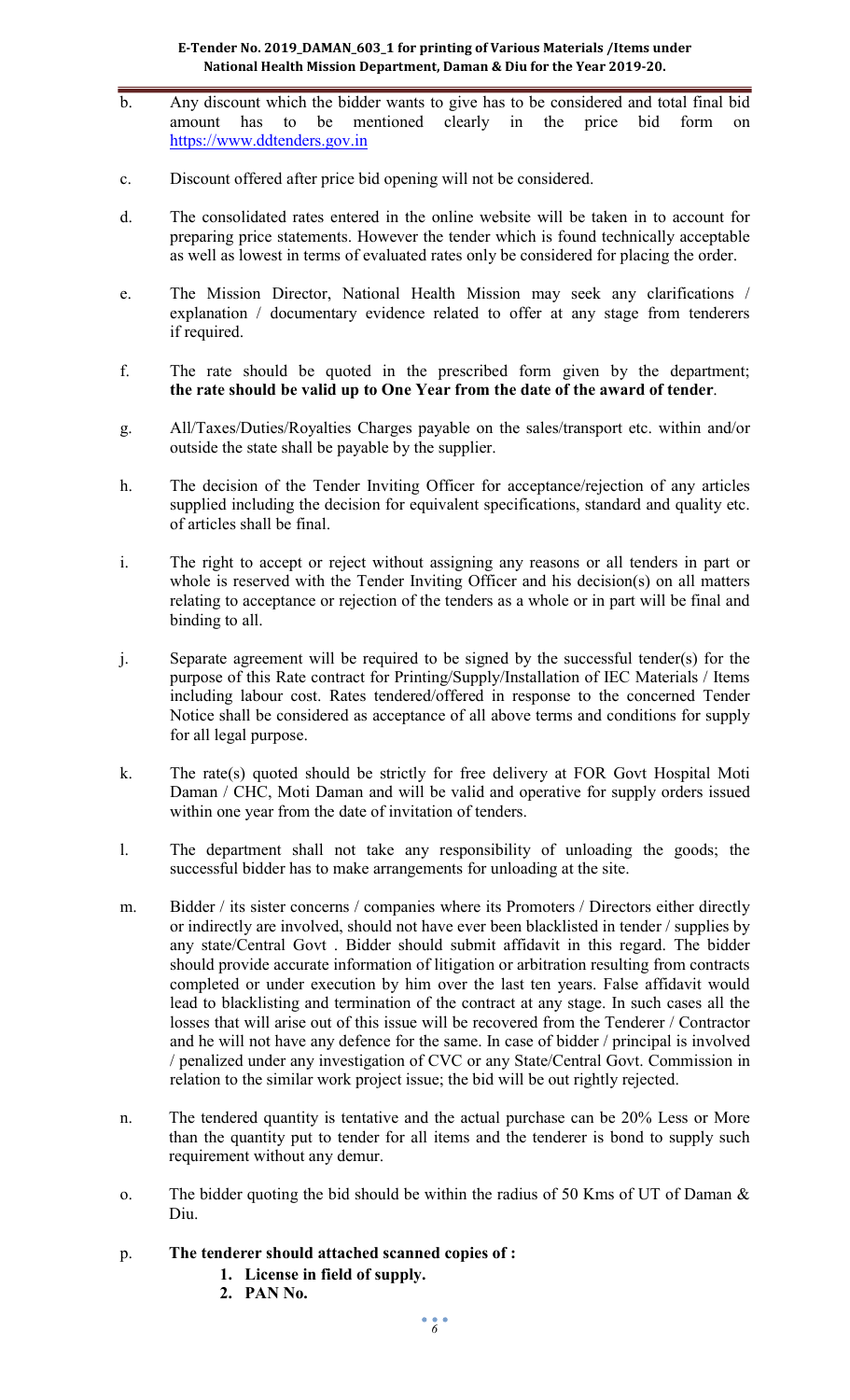- 3. GST No.
- 4. Terms & Conditions of Tender Documents duly stamped and signed on each pages.
- 5. Schedule of Specifications duly stamped and signed on each pages.

### 2. TERMS OF WORK EXECUTION :

- a. Extension of time limit of work order shall be considered by the Tender Inviting Officer. The extension so granted may be without levy of compensation for delay in execution of work the cost of work order for at the discretion of the authority competent to grant extension of time limit provided such request is made well in time, depending upon the circumstances and such decision in the matter will be final.
- b. Inspection will be carried out in the premises of National Health Mission. In case of goods to be inspected in factory premises, all expenditure to be borne by the Tenderer.

### 3. Bid Evaluation Methodology :

- A. Preliminary Evaluation: Tender Fee and EMD Submission.
- B. Financial Evaluation: Lowest quoted offered by the Bidders

#### 4. PAYMENT TERMS :

- a. 100% of the invoice amount will be paid only after competition of work successfully and submission of Security deposit i.e. 10% of the tender value.
- b. Price escalation clause will not be entertained under any circumstances.
- c. All bills should be in TRIPLICATE and should invariably mention the number and date of work order.
- d. All bills for amount above ₹.5,000/- should be pre-receipted on a Revenue Stamp of proper value. Bills for amount exceeding ₹.5,000/- not pre-receipted on Revenue Stamp of proper value will not be accepted for payment.
- e. Each bill in which GST is charged must contain the following certificates on the body of the bill: "CERTIFIED" that the service on which GST has been charged have not been exempted under the Goods & Service Tax Act or the Rules made there under and the amount charged on account of Service Tax on these service is not more than what is payable under the provisions of relevant Act or Rules made there under".
- f. No extra charge for transportation, forwarding and insurance etc. will be paid on the rates quoted.
- g. The rates should be quoted only for the work specified in the list of requirement.

 Signature of Agency With Rubber Stamp

> Mission Director National Health Mission, UT of Daman & Diu, "Tel.No.0260-2230508 0260-2230470" email ID : md-dd-nrhm@nic.in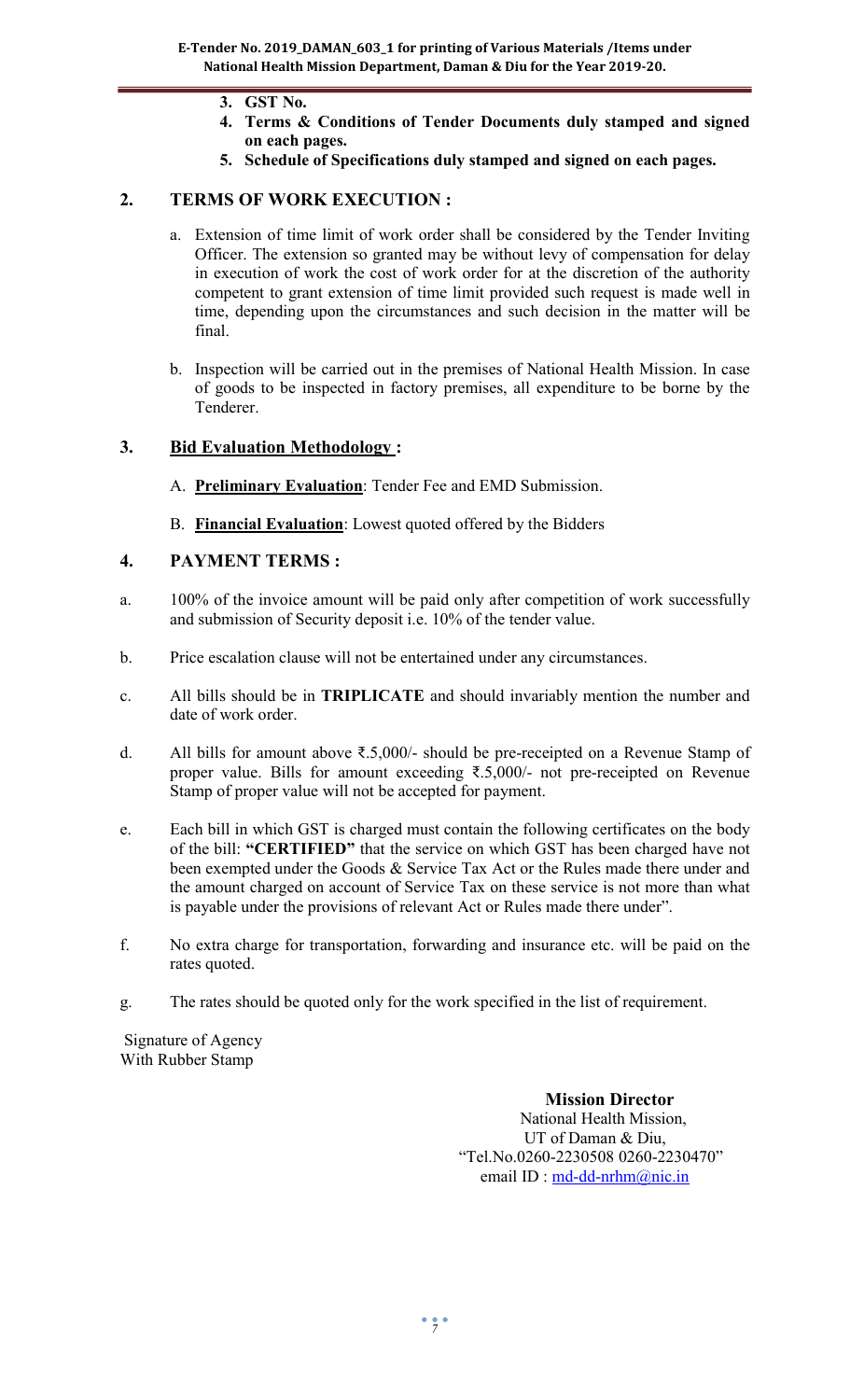## ANNEXURE- B

| Sr.<br>N <sub>0</sub> . | <b>Document / Certificate</b>                                                                                | <b>Uploaded &amp;</b><br><b>Enclosed</b> |
|-------------------------|--------------------------------------------------------------------------------------------------------------|------------------------------------------|
| A.                      | <b>General Documents:</b>                                                                                    |                                          |
| 01.                     | PAN <sub>No.</sub>                                                                                           | Yes / No                                 |
| 02.                     | GST No.                                                                                                      | Yes / No                                 |
| 03.                     | Scan copy of Terms and Conditions of the tender<br>documents duly Stamped and Signed on each page.           | Yes / No                                 |
| 04.                     | Scan copy of Schedule of Documents correctly filled with<br>Stamped and Signed on each page. (Scope of Work) | Yes / No                                 |

## SCHEDULE OF DOCUMENTS ATTACHED

It is verified that all the certificates / permissions / documents are valid and current as on date and have not been withdrawn/cancelled by the issuing authority. It is further verified that the representants at above, declaration part are as per the format prescribed by the Administration and it is clearly and distinctly understood by me/us that the tender is liable to be rejected if on scrutiny and of these certificates is found to be not as per the prescribed format of Administration.

I/We further undertake to produce on demand the original certificate / permission / document for verification at any stage during the processing of the tender.

Date:

Place:

Sign & Stamp of tenderer.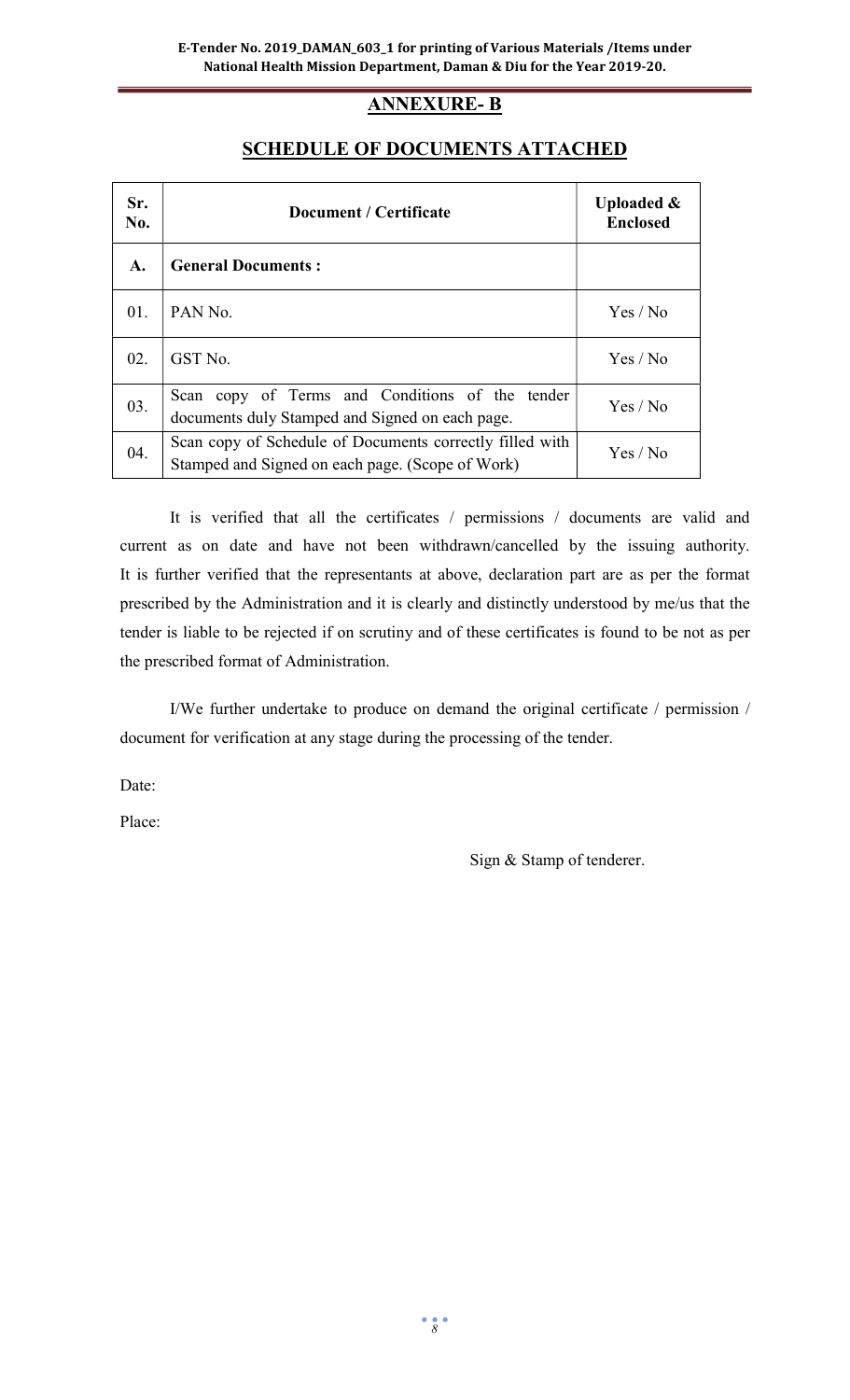# Scope of Work :

# Rate Contract for Printing of Various Materials / Items for National Health Mission, U.T. of Daman & Diu, Daman, for F.Y. 2019-20.

| S.N. | <b>Name of Items</b>    | Specification                                        | <b>Size</b>     | <b>Rate in Unit</b> |
|------|-------------------------|------------------------------------------------------|-----------------|---------------------|
| 1.   | <b>Flyers/Folder</b>    | Single page A4 Size,                                 | Single Fold     | Per 1000 flyers     |
|      |                         | Multicolour, with                                    | Double Fold     | Per 1000 flyers     |
|      |                         | photographs, 170 GSM                                 |                 |                     |
|      |                         | Glossy imported art paper                            |                 |                     |
|      |                         | Each Page A4 size                                    | Single Fold     | Per 1000 flyers     |
|      |                         | Multicolour, with                                    | Double Fold     | Per 1000 flyers     |
|      |                         | photographs, 170 GSM                                 | Tetra Fold      | Per 1000 flyers     |
|      |                         | Glossy imported art paper                            |                 |                     |
| 2.   | <b>Booklet / Module</b> | Multicolour, 80 GSM                                  | Half A4         | Per page            |
|      |                         | paper, waterproof, with<br>designing, proof reading, |                 |                     |
|      |                         |                                                      | A4 size         | Per page            |
|      |                         |                                                      |                 |                     |
| 3.   | Pen                     | Ball pen, Standard                                   |                 | Per piece           |
|      |                         | quality, Printed with two                            |                 |                     |
|      |                         | colour and logo                                      |                 |                     |
| 4.   | <b>Plastic Scale</b>    | Multicolour printing, with                           | 1 feet          | Per Scale           |
|      |                         | logo, standard company                               |                 |                     |
| 5.   | Handbill                | Multicolour & Black &                                | Half A4 Multi   | Per 1000            |
|      |                         | white printing, 60 GSM                               | colour printing | Handbill            |
|      |                         | paper, glossy paper single                           |                 |                     |
|      |                         | and double side                                      | Half A4 Black   | Per 1000            |
|      |                         |                                                      | & white         | Handbill            |
|      |                         |                                                      | printing        |                     |
|      |                         |                                                      | A4 size Multi   | Per 1000            |
|      |                         |                                                      | Colour          | Handbill            |
|      |                         |                                                      | printing        |                     |
|      |                         |                                                      | A4 size Black   | Per 1000            |
|      |                         |                                                      | & White         | Handbill            |
|      |                         |                                                      | printing        |                     |
| 6.   | Calendar                | Multicolour, with                                    | 18 X 23 inch    | Per piece           |
|      |                         | photographs, 170 GSM                                 |                 |                     |
|      |                         | Glossy imported art                                  |                 |                     |
|      |                         | paper, with lamination                               |                 |                     |
| 7.   | Notepad                 | Printed on the cover page                            | 30 pages        | Per Notepad         |
|      |                         | with the logo and 80                                 | 50 pages        | Per Notepad         |
|      |                         | GSM paper                                            |                 |                     |
| 8.   | File                    | Printed on the cover page                            | Spring file     | Per file            |
|      |                         | with the logo and of good                            |                 |                     |
|      |                         | quality                                              | File            | Per file            |
|      |                         |                                                      |                 |                     |
| 9.   | <b>T-shirts</b>         | All type of colours, round                           | Small           | Per piece           |
|      | (common for             | neck, printed with                                   | Medium          |                     |
|      | male and female)        | specifications when                                  | Large           |                     |
|      | (round/colour)          | required                                             | Extra-Large     |                     |
| 10.  | <b>Caps (Flexible)</b>  | All types of colours, with                           |                 | Per Piece           |
|      |                         | logo, flexible for male                              |                 |                     |